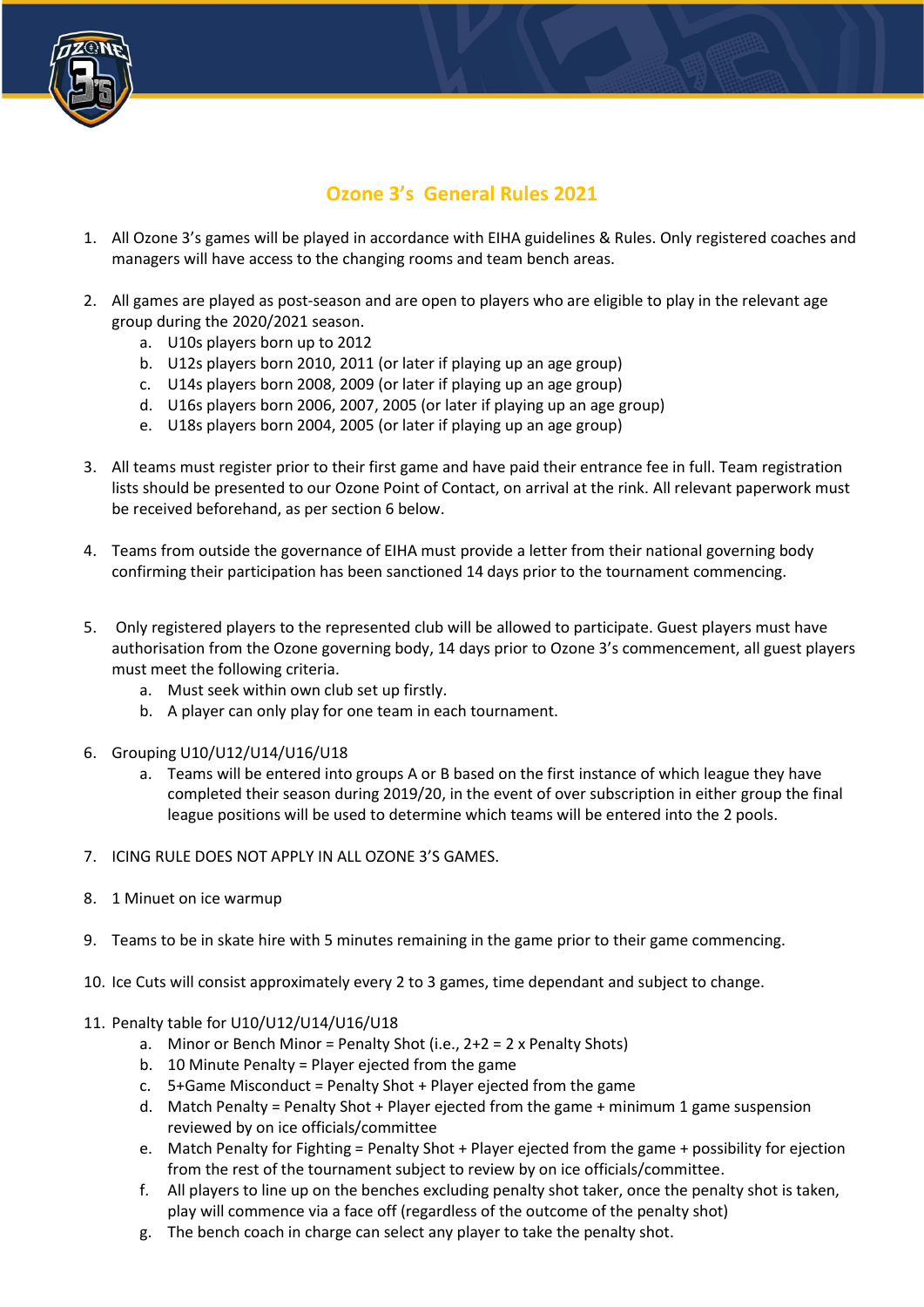

- 12. Teams will be allocated to one changing room prior to the event. Therefore, any damage must be reported to the tournament office immediately. Where any damage is proved to be the responsibility of a team, that club may be invoiced for the full cost of repairs.
- 13. Any complaints/appeals must be made in writing within 30 minutes of their game ending, to the Ozone 3s committee, a non-refundable fee of £100 will be made payable for each complaint/appeal. Must be registered Team officials Manager or Coach, no more than two representatives to complain.
- 14. All items will be left at owner risk and the tournament committee will not be responsible for any loss/damage to personal items.
- 15. No gathering around the goal Net prior to the game starting, 1st offence will be a warning, 2nd offence Bench Minor Penalty (In conjunction with Penalty Table's) will be awarded against any team that does so, 3rd offence may result in points deduction.
- 16. No handshakes at the end of a game, except the Final. all players, coaches and managers must leave the ice immediately via the exit door; only exception to this is your final game.
- 17. All Group games will be scored as followed.
	- a. Win = 2 Points
	- b. Draw = 1 Points
	- c.  $Loss = 0$  point
- 18. U10/U12/U14/U16/U18 The final games will be the teams that have the highest points in each group. In the result of a draw at the end of normal time in the Knockout stages, then each team is to present Three players to take a penalty shot. If the scores are still tied after the initial three shots, then a sudden victory shootout to take place, with each member of the team taking a shot, before returning to the initial takers. In the result of a draw in the **Final**, then a sudden death (golden goal) overtime will be played until someone scores.
- 19. In the event of tied points at the end of the group stages positions will be determined in the following criteria
	- a. Total Points
	- b. Results between all teams tied
	- c. Goal Difference +/-
	- d. Goals scored
	- e. Goals conceded
	- f. Least amount of penalties
- 20. U10/U12 will be run as 1 x 18 running clock with line changes on the buzzer for the U10s. Changes on the fly for the U12s.
- 21. U14/U16/U18 will be run as 2 x 13-minute running clock.
- 22. No Time-outs allowed.
- 23. If a player is assessed a Match Penalty, in conjunction with EIHA Rules and Guidelines a MATCH report will be submitted by on ice officials to EIHA discipline and further action may be taken.
- 24. Coaches are permitted to pull the goalie for an outfield player at any point of the game.